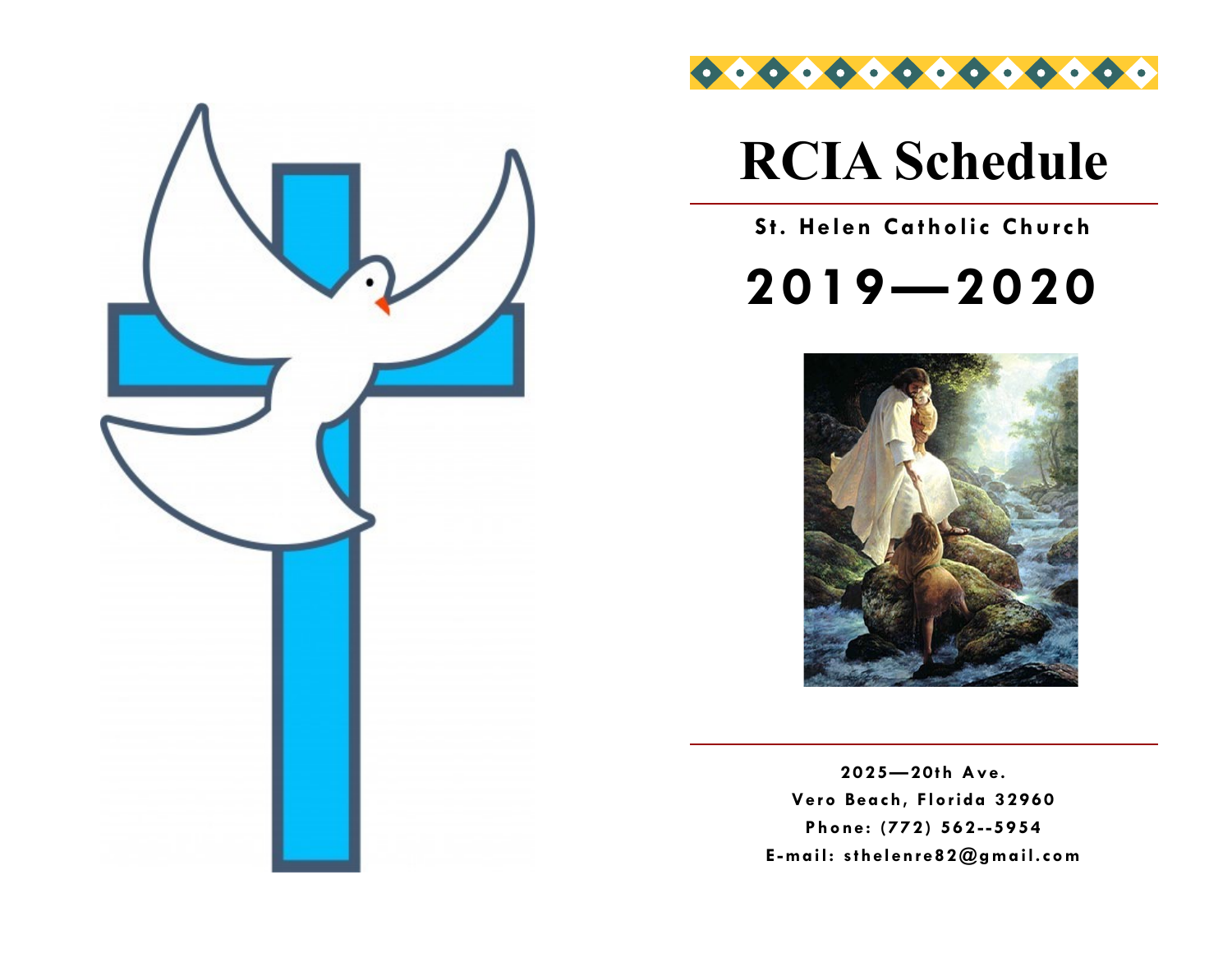



Welcome to the **RCIA**.

We enter this journey together. Together, we agree to make every effort to attend ALL of the sessions.

Should you be unable to do so, make sure that you contact Paige at Religious Education,(562-5954) as soon as possible regarding a make-up of the session that you missed.

R.C.I.A sessions begin by attending the 8:45 a.m. Mass on Sunday mornings.

Following Mass, the group will walk over to the CLC building to the Upper room/&or Chapel, to attend class. We will conclude no later than 11:30 a.m. **(We meet as a group to attend the 8:45 a.m. Mass in the Church. Reserved seating up front on Mary's side.)** 

The parish staff is here to assist you in any manner that it can as you go through this process. In the event that you have any questions regarding the process, a class, something that was said at a session, or just need to talk to someone, call Paige at the Office (562- 5954) Our goal is to make this an enjoyable, fulfilling, and enriching experience for each of you.

Important Steps to follow during this process:

- 1. Hand in a completed RCIA Information Sheet
- 2. Contact Paige @ Rel. Ed. if you have been

previously married, to learn more about the next steps.

3. Keep and open mind during the sessions

4. Continually be open to God working through you, the members of your group, and the facilitators.

5. Don't ever be afraid to ask questions. It is the best way to LEARN.

**HOLY WEEK SCHEDULE :**

Page 7

• **Please follow bulletin announcements for Adoration & Stations of the Cross times** 

#### **4/9/20– HOLY THURSDAY MASS 7 P./M.**

**Please arrive by 6:30 pm to your reserved seating.**

• **Those having their feet washed, please wear sandals.**

**4/10/20- THE PASSION PRAYER SERVICE 3 p.m. Church** 

#### **4/11/20- HOLY SATURDAY**

- **RCIA Rehearsal 10 a.m. Church. Arrive by 9:30 am**
- **VIGIL MASS: 7:00 p.m. Arrive by 6:30 pm to reserved seating.**

#### **RCIA RETREAT DAY: T.B.A.**

**CONGRATULATIONS AND WELCOME TO THE CATHOLIC CHURCH. MAY THIS JUST BE THE BEGINNING OF A LIFE LONG JOURNEY OF FAITH. WE ARE ALWAYS HERE FOR YOU! STAY IN TOUCH!**

**S t. Helen Catholic Church**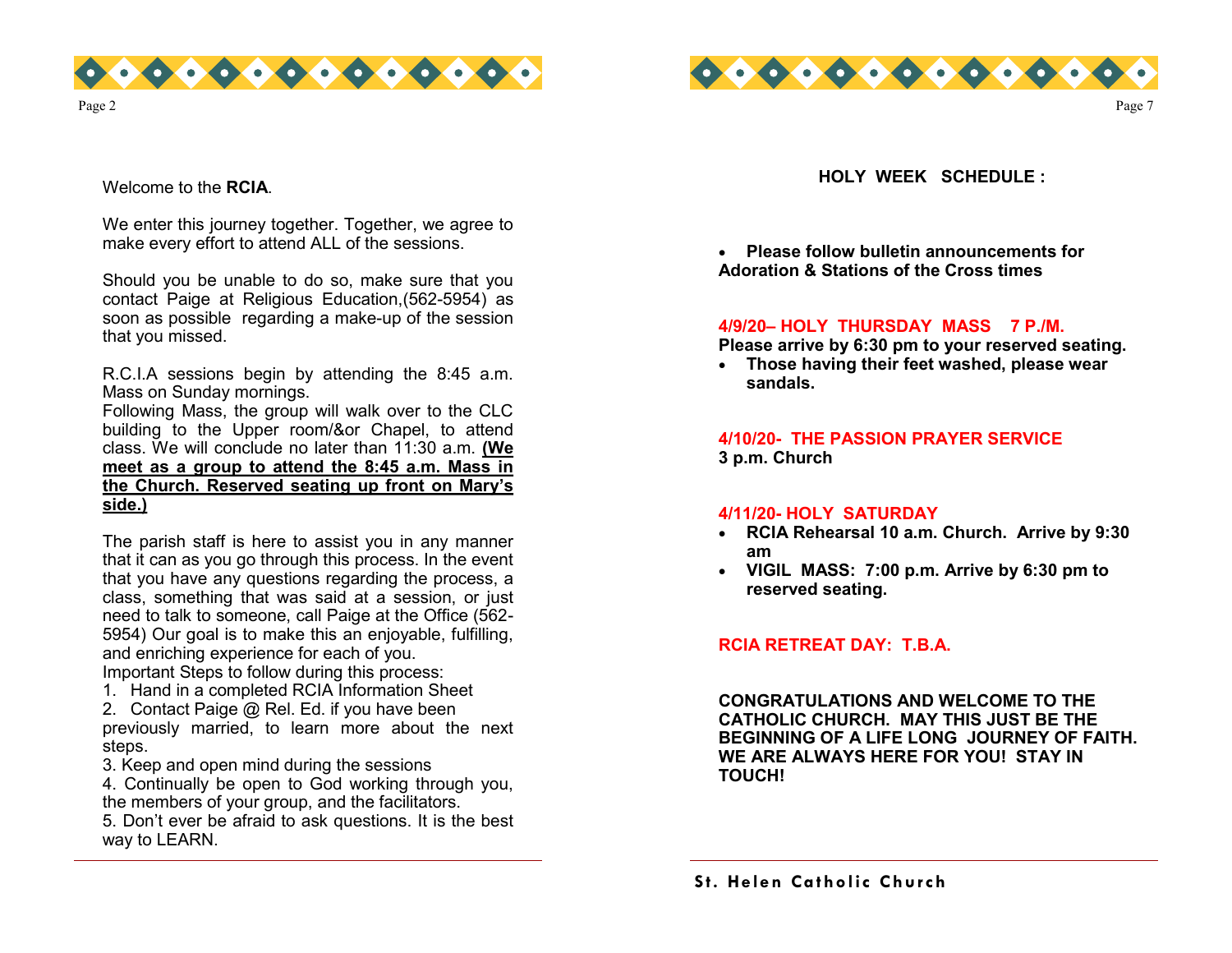



Page 3

Page 6

#### **RITE OF ELECT**

#### **MARCH 10, 2019 @ 2:30 PM**

**St. Peter's Church 1701 Indian Creek Parkway Jupiter, Fl. 33458 (561) 575-0837**

**Please meet the RCIA team by 2 p.m. at the latest. Please let us know in advance if you need a ride. We will be sitting in the St. Helen Church reserved seating area.** 

Please bring your SPONSOR. Let us know if **they cannot be present & we will assign someone to you for the Rite of Elect. Please dress in church attire. There will be a reception to follow.** 

**Directions: From 1-95 Jupiter (Indiantown Rd) Exit 87A. East on Indiantown Rd. to 3rd light. Turn right onto Central Blvd. Go 1 mi. to Maplewood Dr. Turn left onto Maplewood and left into parking lot.** 



### **SCHEDULE OF EVENTS:**

**Classes begin: Welcome/ Introductions/ Important** 

**\_\_\_\_\_\_\_\_\_\_\_\_\_\_\_\_\_\_\_\_\_\_\_\_\_\_\_\_\_\_\_\_\_\_\_\_\_\_\_\_\_\_\_\_\_\_\_\_\_\_\_\_\_\_\_**

**Information for you to know…….**

**9/22/19- Session 1– The Journey of Faith :**

**Trinity, Faith and the God Who is Love**

**9/29/19- Session 2: Divine Revelation:**

**God seeking us and the Compass for our lives**

**10/6/19- Session 3: The Bible**

**God's love letter to Humanity** 

**10/13/19- Session 4- The Story of Salvation** 

**Creation, Fall and Redemption** 

**10/20/19- Session 5: Who is Jesus?** 

**Just a Good man or Lord of our Lives?**

**10/27/19: Session 6: The Paschal Mystery** 

**The mystery of Jesus' death and resurrection**

**S t. Helen Catholic Church**